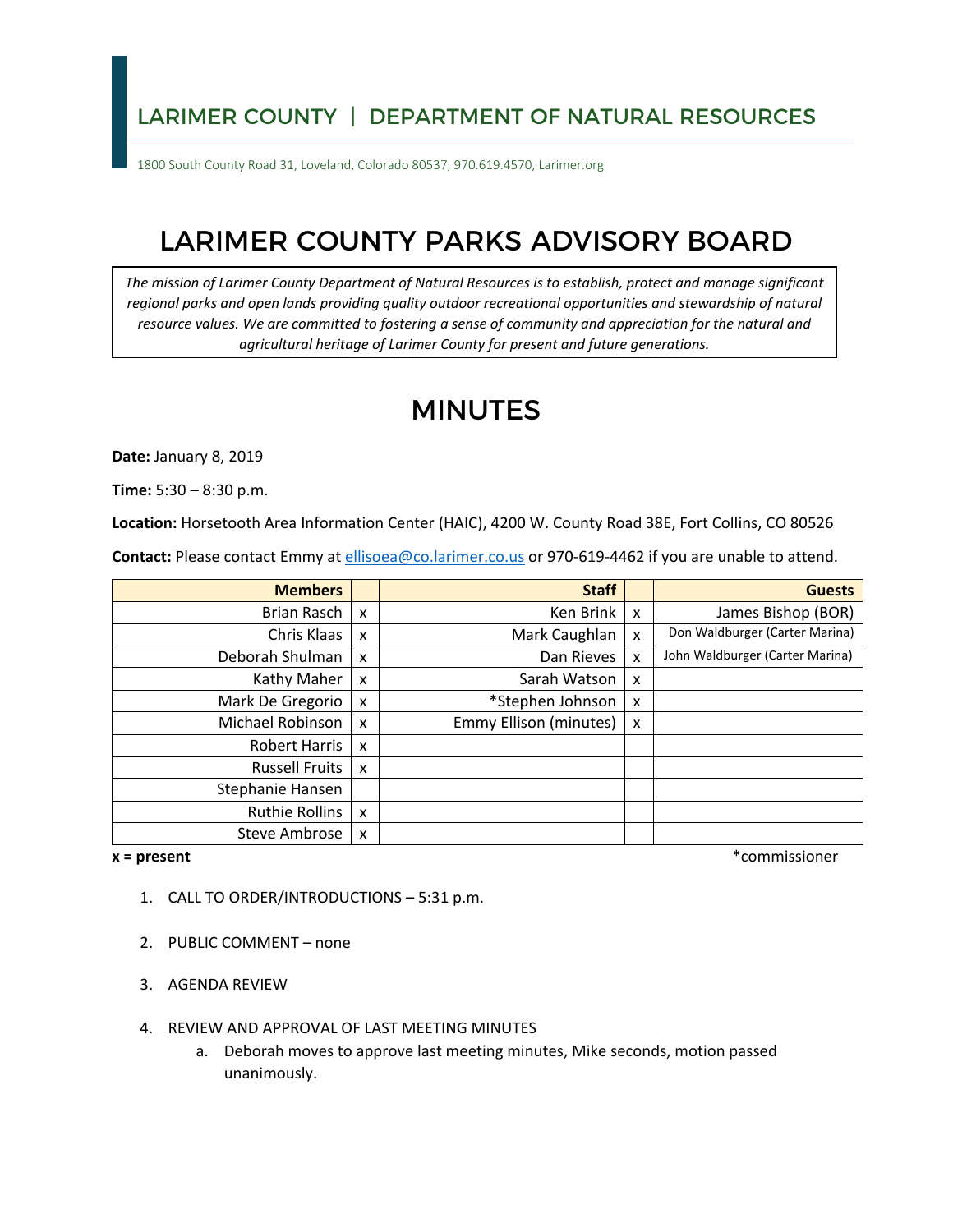#### 5. INFORMATION & ANNOUNCEMENTS

- a. Natural Resource events for this month: See [http://www.larimer.org/naturalresources.](http://www.larimer.org/naturalresources)
- b. To sign up for Parks Advisory Board minutes, go to http://larimer.org/subscriptions.cfm, enter your email, click 'Subscribe,' and then check the 'Parks Advisory Board' box.
- c. Hermit Park closed for the season on Thursday, December 20th. It will reopen to the public on March  $1<sup>st</sup>$ , 2019, weather dependent.
- areas; it is recommended to not leave valuables in vehicles. d. There have been reports of increased vehicle break-ins at Fort Collins and other natural
- e. Fort Collins Natural Areas Department and Larimer County's DNR are seeking volunteer ranger assistants. Applications will be accepted through January 30<sup>th</sup>. Volunteers will attend 20 hours of training in February and are asked to give 20 hours of service in return. For further details, please call 970-221-6311.

#### 6. UPDATES & REPORTS

- a. Park District updates and reports Dan/Mark
- b. HT Sail and Saddle Club update joint meeting scheduled with BOR on  $18<sup>th</sup>$  for possible resolution on lease agreement. Exclusive Use designation in RMP, working through ADA & public accessibility issues, staff is working to maintain healthy relationship with the Club long term.
	- when they came up 10 years ago. It was noted that this time a Record of Decision is expected and there are fresh eyes on the subject. i. Board member question regarding how those same issues were addressed
	- ii. Possible need for federal solicitation process, should have more news in next few months, still early in the conversation. Exclusive use and ADA/ABA are completely separate issues.

#### 7. DISCUSSION ITEMS

- a. Review of BOCC Fee Update Decisions Ken
	- i. Nights of camping sold over last 5 years have doubled, staffing not keeping up. Will add 3 FTE staff this year (1 Ranger at RMOS, 1 maintenance at HT, 1 board members (subcommittee particularly), BOCC and staff for work on Fees. maintenance at Carter). Want to maintain high level of service. Thanks given to
	- ii. Fee package approved by OLAB and PAB was mostly approved by BOCC with the and with the addition of two new passes (low income Bison Pass and Veteran's Pass). Bison Pass will use same standards as government and State. Have had exceptions of DBB (no fee approved) and Senior Pass (fee to increase to \$65) very little feedback since press release. New Director will decide whether or not the proposed 3-step process will be utilized.
	- iii. Board members asked why BOCC did not approve the DBB fee when both Advisory Boards supported it unanimously. Commissioner Johnson stated that Commissioner Donnelly wanted to pursue talks with the City of Loveland for potential cost-sharing at DBB before possibly revisiting the DBB fee option with BOCC. Commissioner Johnson also stated that the BOCC understands that

 Public can view agenda and minutes at: This meeting will be recorded and archived according to law. Votes require a quorum. [http://legacy.larimer.org/boards/minutes/parks\\_advisory\\_board.cfm](http://legacy.larimer.org/boards/minutes/parks_advisory_board.cfm) 

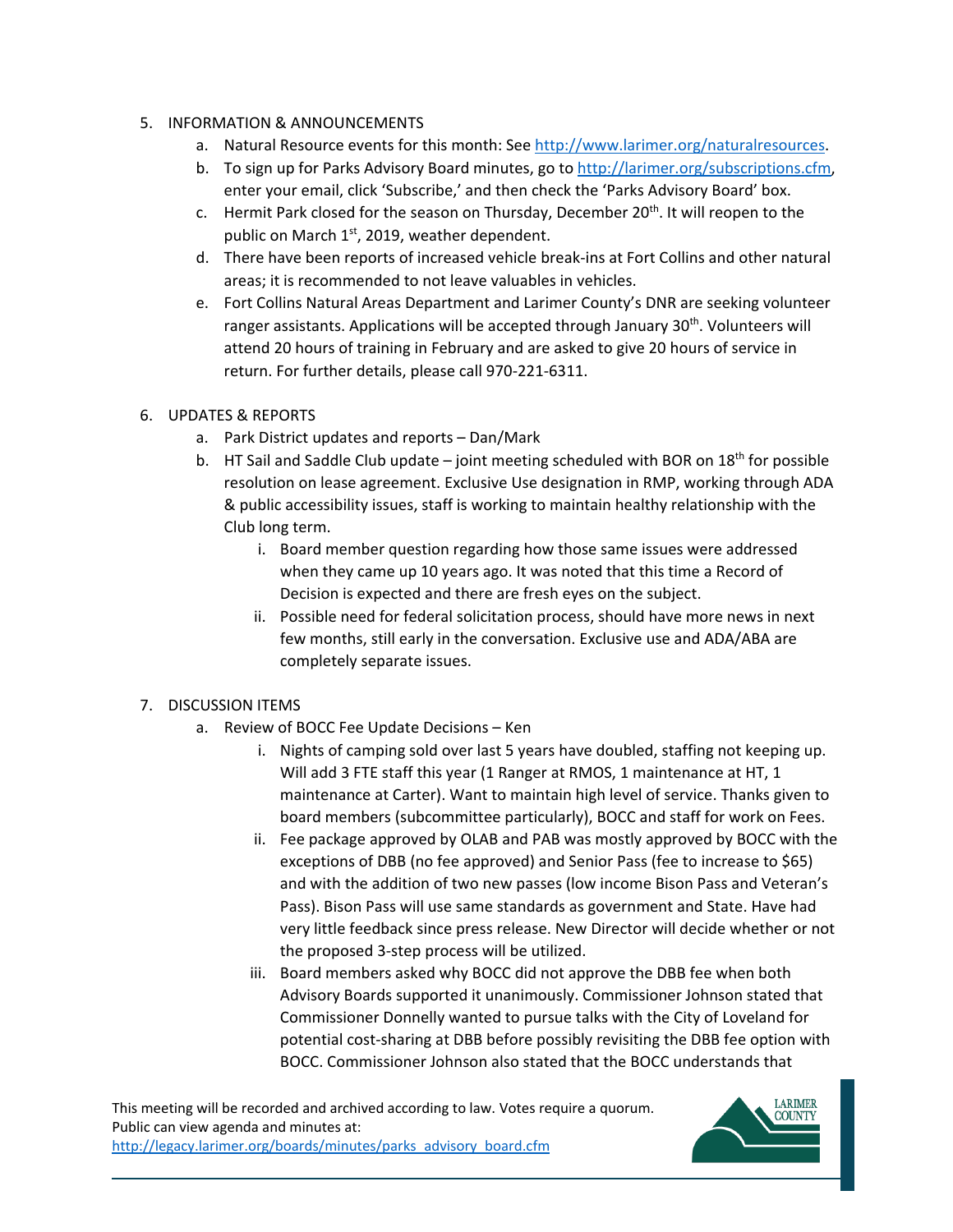without a fee at DBB, there may not be as much attention at that location from LCDNR staff.

- iv. Implementation March  $1<sup>st</sup>$  for Bison and Veteran's passes, both are for LC residents only and both require sensitive information and will be sold at our offices only to protect customer privacy.
- b. Mark and Ken attended statewide ANS Taskforce meeting, ANS gates at LC will allow for more legal access (nighttime fishing, in particular), will have extensive signage. New \$25 fee for all boaters, more for out-of-state boaters. Potential BOR funding of \$200k to match \$40k from LC for proposed semi-permanent facilities for boat inspectors. Total cost for LC ANS program is \$450k, includes decontamination, supplies, staffing, administration.
	- i. Board member question about user honesty and whether it presents a risk to physically. the ANS program. It was noted that a large percentage of the success of the program is based on honesty but that all boats are inspected visually and

### 8. ACTION ITEMS

- a. Review and recommendation of updated Marina slip prices for 2019 Dan/Mark
	- i. Marina's business needs are in line with the County's, increased demand, market correction. Agreements with marinas state that concessionaires must notify LC of any proposed substantial increase in fees, then LC approves changes. BOCC approves contracts, District Managers approve rates.
	- ii. Carter Lake Marina
		- 1. Carter Lake Marina increase may not necessarily trigger that notification as the proposal may not be considered substantial, wanted to get feedback from board for transparency.
		- 2. Comps provided to board, prices last adjusted in 2010, roughly 10% increase. Slip and mooring descriptions, rates related to service provided, bigger boats are bigger liabilities. Timeline for decision.
		- 3. Don Waldburger has 130 slips and 70 moorings, both numbers slips, one dock is 540 feet long which is as big as they can manage. dictated by BOR and LC, 200 boats is max, running out of shoreline for Parking issues remain, particularly when marina is full. Added 26 slips last year, all sold out, had waitlist. Minimum wage has increased, insurance has increased by 50%, marina pays LC 4% of gross.
		- 4. Board member question about if the increased rates will affect LC year and did not see pushback. staffing. It was noted that the rates are considered reasonable, well within market. Don addressed anticipated increase in newsletter last
		- 5. Season is April 1 through October 31, weather dependent. Closed early only 1 year out of 31 due to drought.
	- iii. Inlet Bay Marina

 Public can view agenda and minutes at: This meeting will be recorded and archived according to law. Votes require a quorum. [http://legacy.larimer.org/boards/minutes/parks\\_advisory\\_board.cfm](http://legacy.larimer.org/boards/minutes/parks_advisory_board.cfm)